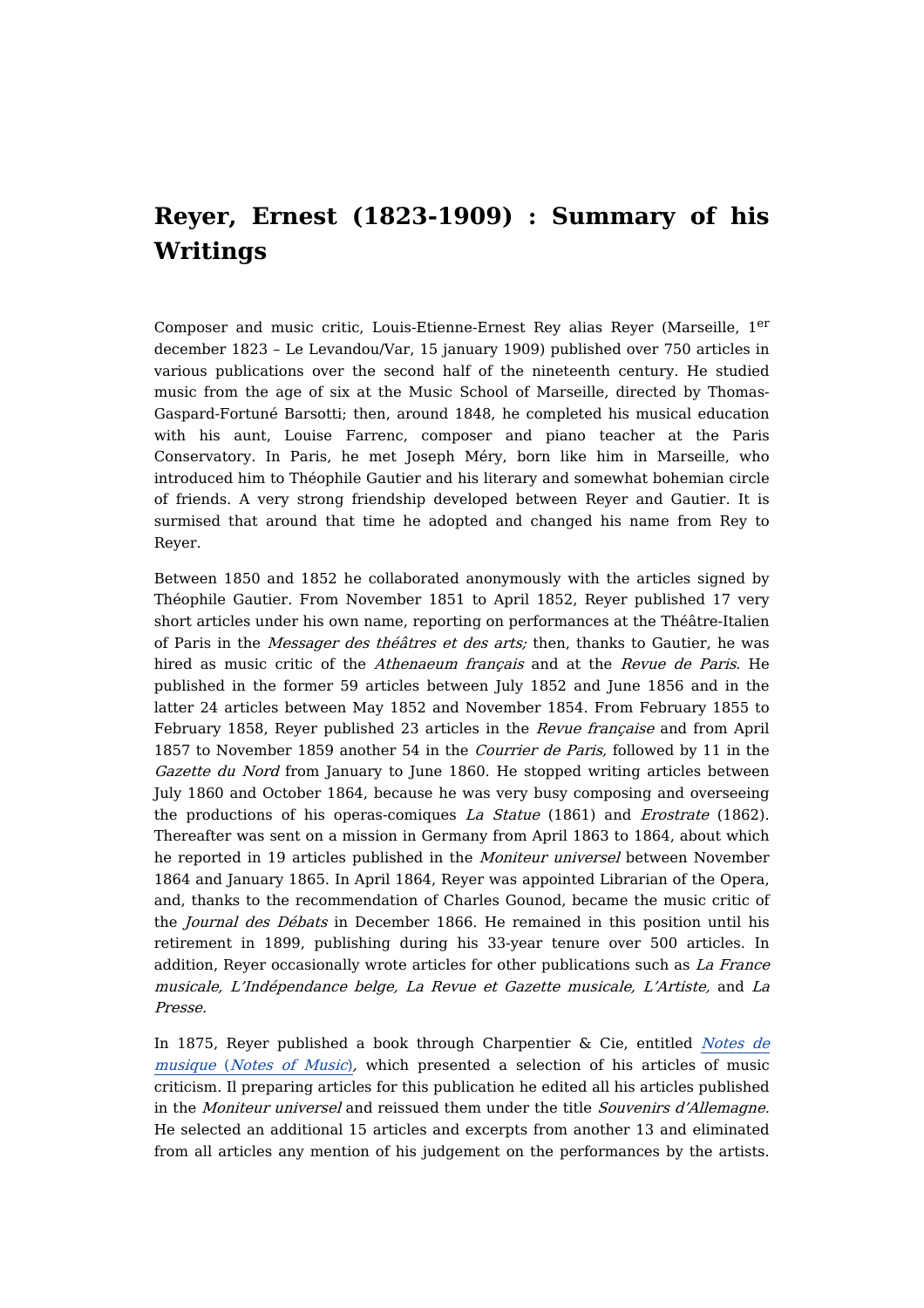Another compilation of articles by Reyer was published posthumously by Emile Henriot through [Calmann-Lévy](https://dicteco.huma-num.fr/fr/anthology/45525) in 1909 under the title Quarante ans de musique (Forty Years of Music). It presented 15 articles and excerpts of another 14. Together these two books cover less than 10% of Reyer's output. The complete reissue of the music criticisms of Ernest Reyer, fully annotated, is being published on-line on the web-site [ernestreyer.com.](http://ernestreyer.com/)

Reyer also wrote articles in books: Lettre en guise de préface (Letter in lieu of preface) for the book of Henri Maréchal: Paris, souvenirs d'un musician, 185.-1870, (Paris, souvenirs of <sup>a</sup> musician, 185. -1870), Paris, Hachette, 1907.; and La Critique musicale: Castil-Blaze, H. Berlioz (Music Criticism: Castil-Blaze, H. Berlioz) in Le Livre du centenaire du « Journal des Débats » (The Book of the Centenary of the "Journal des Débats"), Paris, Librairie Plon, 1889. His acceptance speech at the Académie des Beaux-Arts in memory of his predecessor, Félicien David, was published in the Revue et Gazette musicale de Paris on November 25, 1877. His speeches on the occasion of the unveiling of statues of Berlioz in Paris (1886), at the Côte Saint-André (1890) and in Grenoble (1903) were subsequently published respectively in the *Journal des Débats* on October 17, 1886, in the *Journal des* Débats on September 29, 1890 and in the Guide nusical on August 23 and 30, 1903. The last was republished in Le Monde musical on August 30, 1903.

In his articles Reyer reviews primarily the creations of lyrical works in the three main government-subsidized theaters of Paris in his time: The Opera, the Opera-Comique and the Théâtre-Lyrique. Occasionally he will also cover some creations of works at the Théâtre des Bouffes-Parisiens, the Fantaisies-Parisiennes or the Théâtre de la Gaîté. He also reviews the concerts of the Société des concerts du Conservatoire, as well as those of Jules Pasdeloup (Société des Concerts Populaires) and Charles Lamoureux (Société des Concerts Lamoureux), the main chamber music concerts and recitals by travelling artists, the choral societies concerts (Orphéons) and their national competitions and sacred music concerts in the churches. Besides his reviewing works and their interpreters, Reyer discusses other aspects of musical life: the absence of a large concert hall for orchestral concerts in Paris, the difficulty for travelling artists to organize a concert to showcase their talent, music at world expositions, aspects of musical instrument manufacturing such as the advantages and drawbacks of the introduction of valves in brass instruments. Sometimes Reyer shares with his readers his impressions of his walks through the mountains or of his travels by train to attend a competition of choral societies as a jury member.

His style is alert and he uses irony with great subtlety. Many of his contemporaries thought his writing style worthy to make him eligible for election to the French Academy. His judgements were always based on a careful analysis of the score and of the libretto, without any prejudice. He was thus able to recognize the talent of composers as diverse as Wagner, Berlioz, Gounod, Bizet, Offenbach and Massenet. He was one of the first in the French press to praise Wagner (Courrier de Paris on September 30, 1857) and Gounod (Athenaeum français on July 17, 1852). On the other hand, Reyer was very critical of the habit of the theater directors of his time to make cuts in the scores of the composers and fought against those that made arrangements/adaptations of scores such as Castil-Blaze did with the works of